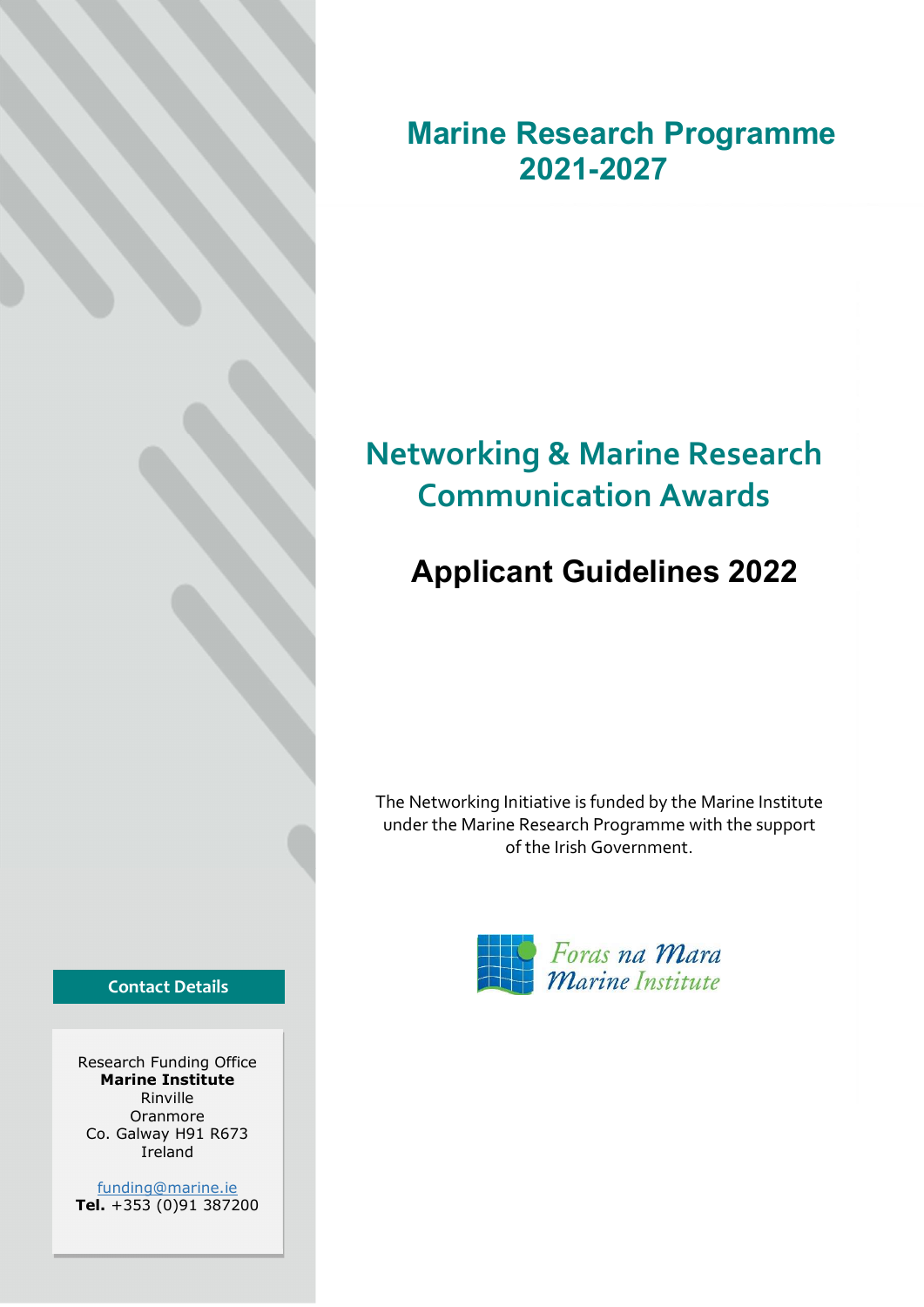## **Introduction**

The Marine Institute's Networking and Marine Research Communication Awards funding instrument provides support to marine researchers based in Ireland to communicate and promote their research internationally. The programme supports the building of networks and relationships and the development of collaborative international research applications (e.g. to EU Horizon Europe and INTERREG), in line with the priorities set out in the National Marine Research & Innovation Strategy 2017-2021\*.

Appropriate networking activities that support the goals and/or complement the objectives of national and international marine plans are also eligible, e.g. Climate Action Plan 2021, Food Vision 2030, European Green Deal Strategy, EU Farm to Fork Strategy, EU Mission: Restore our Ocean and Waters by 2030, EU Strategy for the Atlantic, Marine Strategy Framework, Water Framework and the Marine Spatial Planning directives.

Specifically, funding will be awarded for:

- 1. Post-Graduate Students, Early Stage Post-Doctoral Researchers and Research Assistants to present their marine research to an international audience, network with international marine experts and disseminate research carried out in Ireland on the global stage.
- 2. Networking opportunities including support for hosting virtual marine conferences / workshops held in Ireland.
- 3. Open Access Publication costs relevant to marine research carried out under the themes outlined in the National Marine Research & Innovation Strategy 2017-2021 where the applicant can demonstrate costs are not covered through any other funding/budget mechanisms.
- 4. Short/small scale media productions promoting marine research in Ireland specific to a theme outlined in the National Marine R&I Strategy.

Marine Institute research grant recipients (project leads and researchers) may not be eligible to apply if there is available budget through their current project funding. Please contact funding@marine.ie prior to commencing an application for clarification.

\* The term of the National Marine R&I Strategy completed at the end of 2021. Until a successor strategy is place, its strategic framework will continue to guide funding allocations under this call. In completing the application form, applicants are required to identify which of 15 research themes (and sub-themes) of the strategy most closely aligns with their area of research.

## Covid-19 Pandemic and Travel Restrictions

Applicants applying for overseas travel must confirm that travel undertaken complies with current public health requirements and the policies of their employer/host institution. An email from an applicant's supervisor/line manager with the same confirmation must be included as part of the application form.

While society is transitioning to the post-pandemic situation, the Marine Institute encourages applicants in 2022 to consider eligible supports that do not require travel, including Open Access Publications, media-productions and virtual events (conferences, workshops and training courses). The Institute will continue to follow the public health advice of the Irish Government. Any changes or updates will be posted on the Marine Institute website, and applicants are advised to check on the website before commencing their application.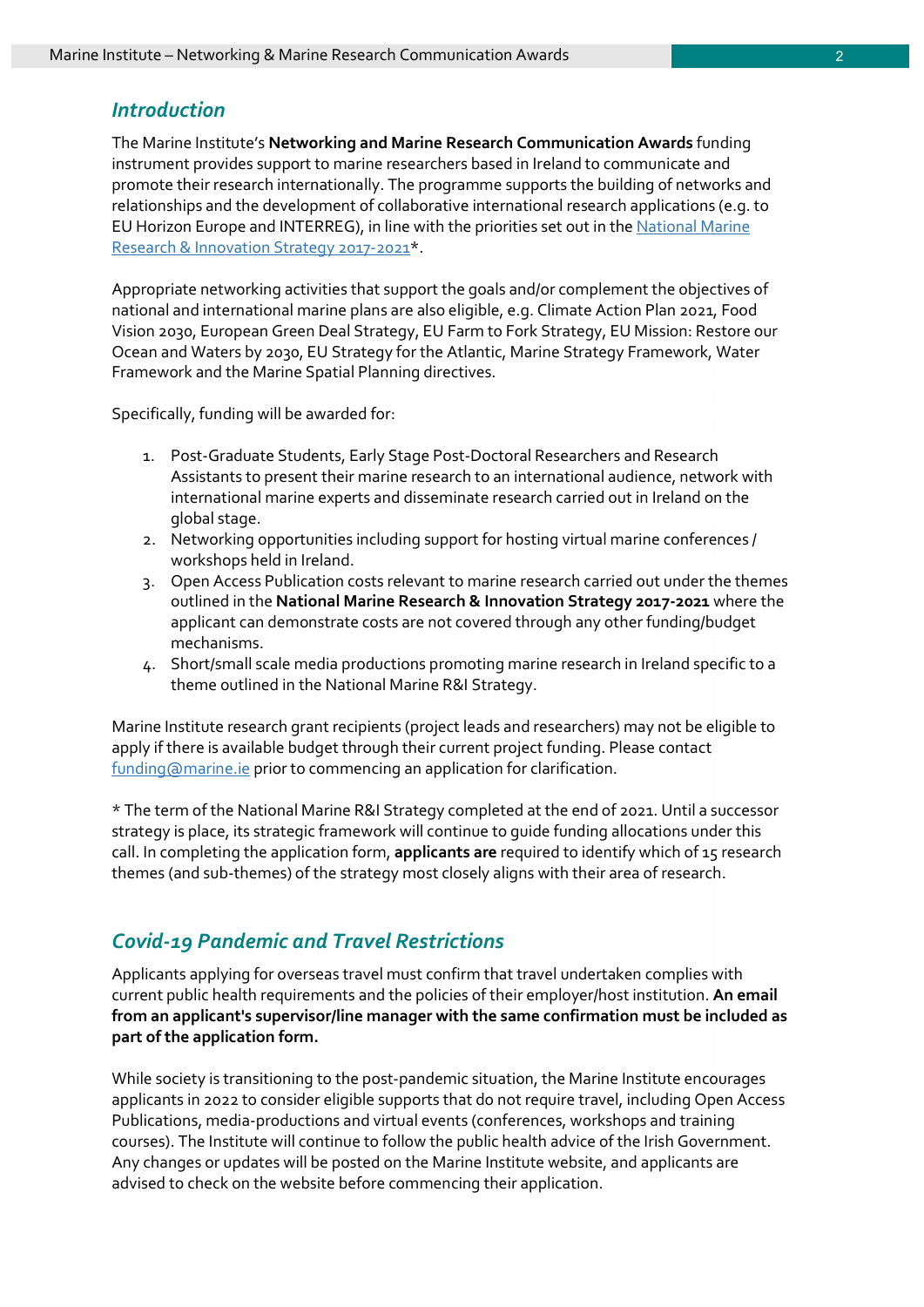## What Type/Level of Support is Provided and Who Can Apply?

The awards are designed as a small-scale, flexible scheme to support networking initiatives in the marine sector. Applications will be accepted in three categories, as follows:

## A. Hosting Conference / Workshop in Ireland

#### **Description**

This award provides support for the organisation of virtual/physical National/International Marine Conferences or workshops held in Ireland.

#### **Eligibility**

This award is open to all legal entities on the island of Ireland with the appropriate scientific and technical qualifications and expertise to host a marine-themed Conference/Workshop e.g.

- Higher Education Institutes (HEIs).
- Research Institutes.
- Small & Medium Enterprises (SMEs).
- Other Representative Organisations e.g. NGOs (Non-Governmental Organisations).

#### Maximum Grant-Aid

€2,000 towards hosting costs of conferences/workshops. The award is not expected to cover the entire conference/workshop costs, and the Marine Institute will not provide 100% funding. Proof of own contribution from the applicant organisation will be required for payment by the Marine Institute.

#### Type of Costs Covered

The following is an example of the typical costs covered under this award:

- Promotional and marketing activities/materials including design of conference branding.
- Bus and Venue Hire.
- Design and dissemination of Book of Abstracts, Brochures and Materials for Delegates.
- Travel and Accommodation for International Speakers/Keynote Speakers.
- Cost associated with hosting a virtual or blended format event, including studio and audio-visual equipment hire, social media coordination and webinar hosting.
- Catering costs (one third up to €650 max of €2,000 award). Alcohol costs are ineligible.

Note: The costs claimed are expected to include at least two of the above items.

#### Payment Terms

- Conference and Workshop Awards are payable to Organisations only.
- The successful Organisation must be based on the island of Ireland (ROI/NI).
- Funding is provided for the specified event to the named applicant and is not transferable.
- Awards are made payable to the organisation who incurred the costs as detailed by submitted receipts. Organisations must have a valid tax reference and bank account in their name.

Note: Marine Institute research grant recipients (project leads and researchers) may not be eligible to apply if there is available budget through their current project funding. Please contact funding@marine.ie prior to commencing an application for clarification.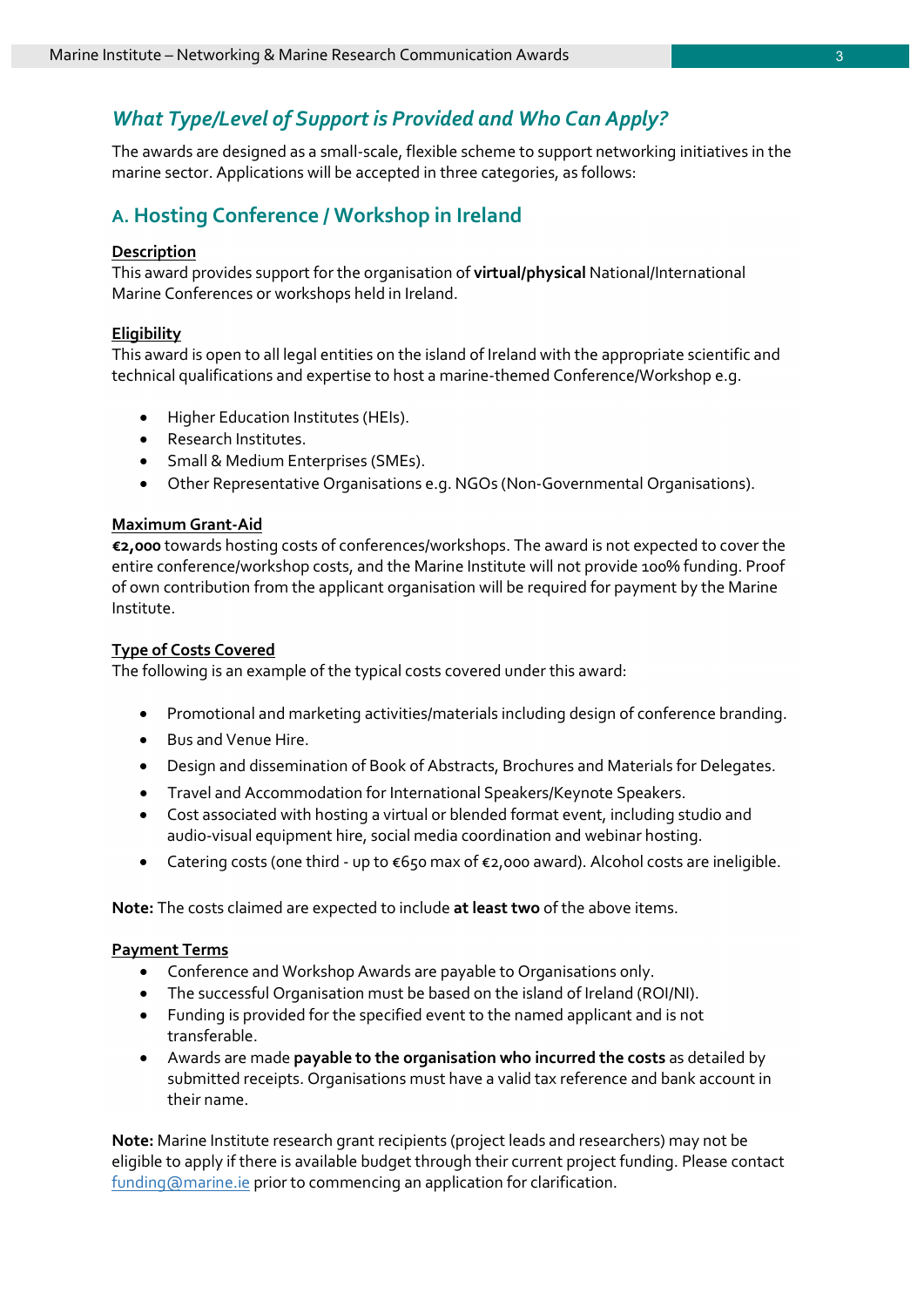## B. Researcher Awards – Event Attendance & Training Opportunities

#### **Description**

This award provides for attendance to:

- Present papers/posters at international Conferences/Workshops.
- Attend national/international marine-related Training Courses.
- Overseas Research Organisation (Working Visits).

Applicants applying for overseas travel must confirm that travel undertaken complies with current public health requirements and the policies of their employer/host institution. An email from an applicant's supervisor/line manager with the same confirmation must be included as part of the application form.

Where feasible, applicants are encouraged to present at virtual conferences and workshops, and attend training courses online.

#### **Eligibility**

This Award is open to:

- Students currently carrying out a research Masters or PhD and registered at an academic institution on the island of Ireland (ROI/NI). Students may only apply for funding for events taking place up to the final date of their college registration. Proof of support by the Research Supervisor is required.
- Research Assistants carrying out marine-related research and employed at academic or research institutions on the island of Ireland.
- Early stage Post-Doctoral contract researchers carrying out marine-related research and employed at an organisation on the island of Ireland. Early stage Post-Doc being  $1^{st}$  or  $2^{nd}$ funded position, which is typically within 3-6 years of PhD award, (2016 onwards).
- Small & Medium Enterprises (SMEs) and Other Representative Organisations based on the island of Ireland. SME/NGO representatives are not required to present at international conferences/workshops.

#### Maximum Grant-Aid

- Maximum €1,200 for travel outside of Europe.
- Maximum €750 for travel within Europe
- Maximum €750 for attendance at virtual events/training courses.

#### Type of Costs Covered

The following is an example of the typical costs covered under this award:

- Conference/Workshop Registration costs.
- **•** Training Course fees.
- Travel and Accommodation costs (B&B or meals can be included in accommodation). Please refer to FAQ for further details.

Note: Applicants under this category must be requesting funding of €300 minimum (for registration costs or training course fees).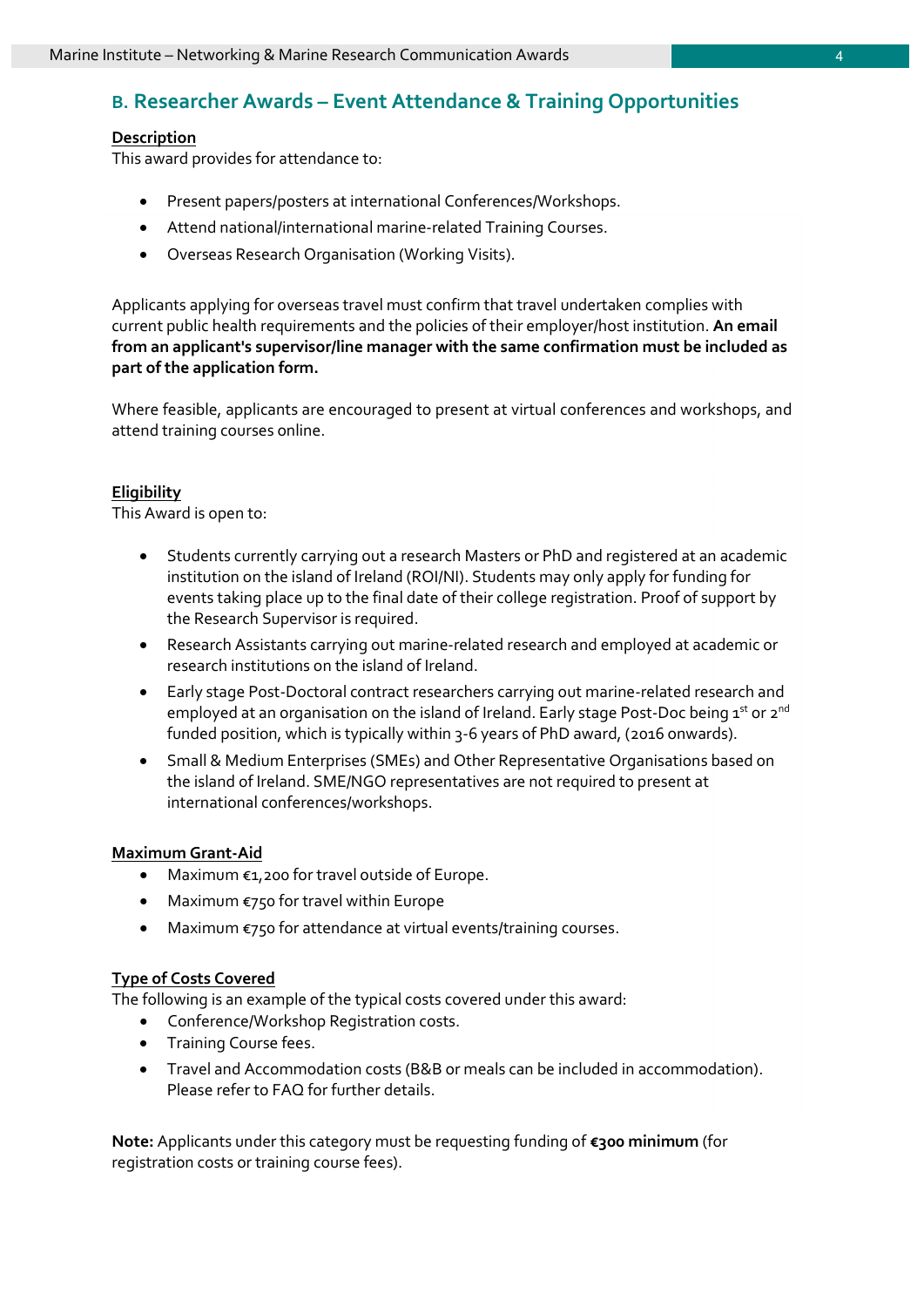#### Payment Terms

- Researcher Awards are payable to Organisations only. Note: The Marine Institute will no longer be making payment to Individuals under this call.
- Awards are made payable to the organisation who incurred the costs as detailed by submitted receipts. Organisations must have a valid tax reference and bank account in their name.
- Awards to Higher Education Institutions will include an additional administration cost of 5% for five to ten awards and 10% for over 10 awards in the year, which will be paid to each Institution at year-end. The administration cost will be calculated on the total grant-aid reimbursed in the year. There is no administration cost paid to HEIs for less than five awards.
- Funding is provided for the specified event to the named applicant and is not transferable.
- Training Courses must have relevance to the research currently undertaken by the Applicant (e.g. training on data analysis software tools or statistics courses).

Note: Marine Institute research grant recipients (project leads and researchers) may not be eligible to apply if there is available budget through their current project funding. Please contact funding@marine.ie prior to commencing an application for clarification.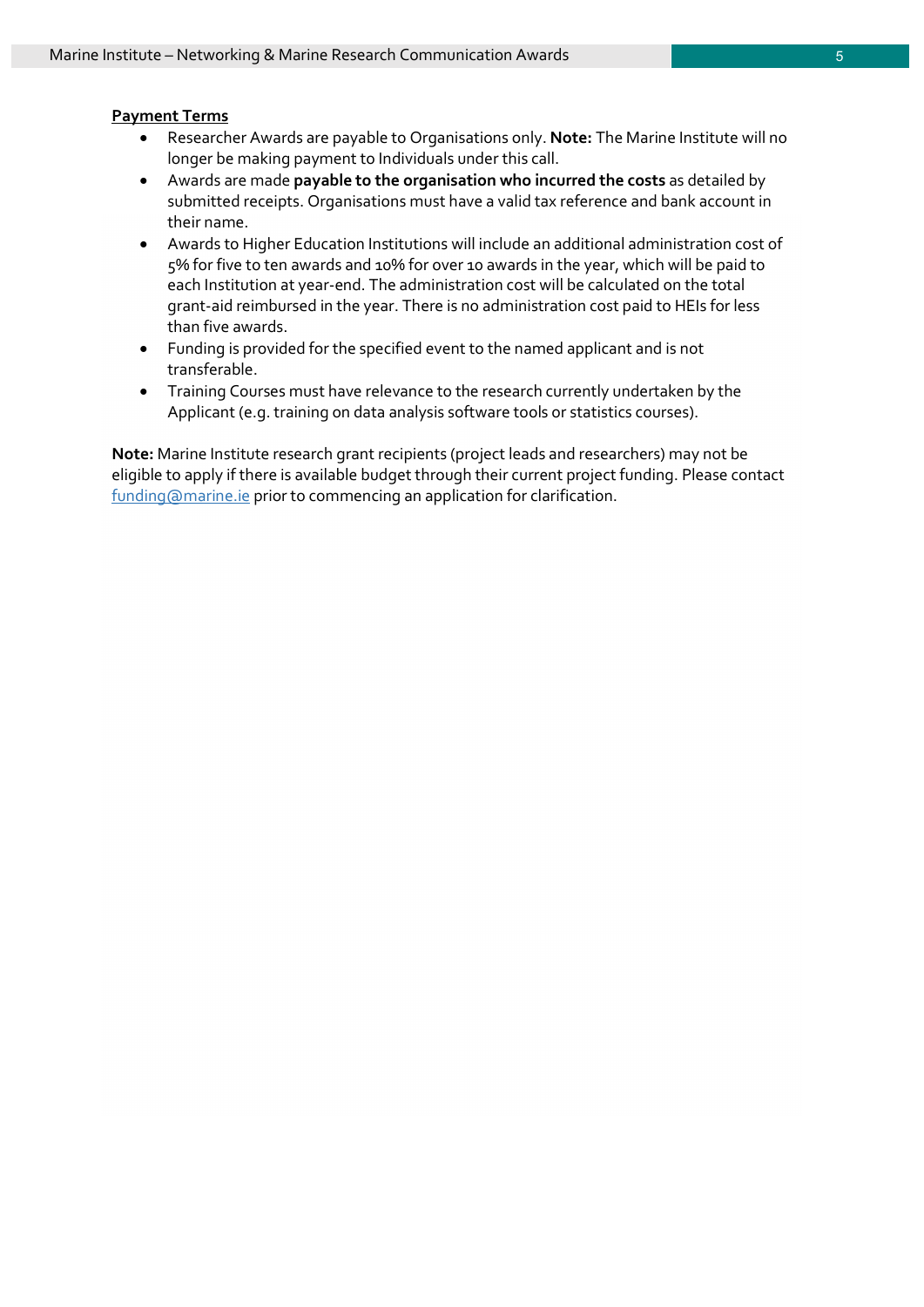## C. Marine Research Communication

#### **Description**

This award provides grants to:

- Provide funding towards Open Access Publication costs to disseminate marine research findings.
- Preparation and dissemination of research outputs, focusing on communicating research impact, through the generation of policy briefs, infographics, visualisation tools, etc.
- Provide funding towards the cost of **Media Productions** depicting and promoting marine research in Ireland suitable for broadcast on social/multi-media.

#### **Eligibility**

This award is open to all legal entities on the island of Ireland (ROI/NI) with the appropriate scientific and technical qualifications and expertise e.g.

- Higher Education Institutes (HEIs).
- Research Institutes.
- **Small & Medium Enterprises (SMEs).**
- Other Representative Organisations e.g. NGOs (Non-Governmental Organisations).

#### Maximum Grant-Aid

- Maximum €2,000 for Open Access Publications.
- Maximum €2,000 for Media Production costs.

#### Type of Costs Covered

Typical costs covered under this award:

- Open Access Publication costs e.g. Journal publication fees.
- Visualisation/infographics design costs.
- Design and print costs (e.g. for policy briefs).
- Media production costs for short video clips or other short/small-scale media productions e.g. audio-visual equipment/prop hire and editing suite costs.

#### Payment Terms

- Marine Research Communication awards are payable to Organisations Awards are made payable to the organisation who incurred the costs as detailed by submitted receipts. Organisations must have a valid tax reference and bank account in their name.
- A draft of the Open Access Publication will be required prior to payment by the Marine Institute.
- Media Production awards are not expected to cover the entire production costs, and the Marine Institute will not provide 100% funding. Proof of own contribution from the applicant organisation will be required for payment by the Marine Institute.

Note: Marine Institute research grant recipients (project leads and researchers) may not be eligible to apply if there is available budget through their current project funding. Please contact funding@marine.ie prior to commencing an application for clarification.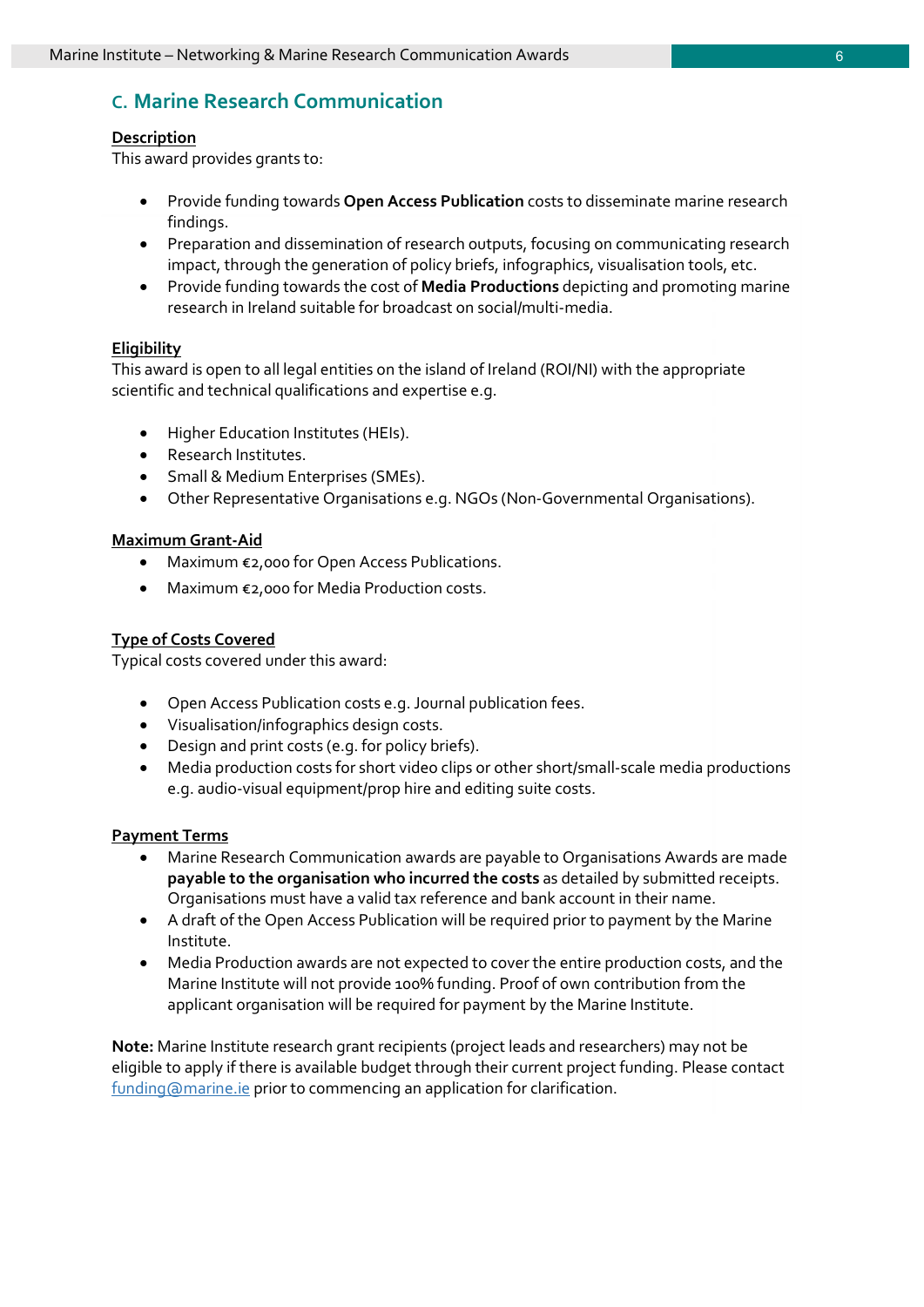## General Rules

Individual applicants cannot receive more than two awards in any calendar year. There is no limit on applications from the same Organisation, except that applications are capped at max three applications per Research Group/Department per event. Networking activities do not include exhibiting; persons in receipt of Marine Institute supports for exhibiting are not eligible to apply for a networking award for travel to that exhibition.

Grant-aid is subject to available funding, which is allocated on an annual basis. In the event that the annual budget is allocated in full prior to the final submission date of 27<sup>th</sup> October 2022 (for applications to attend events up to 28<sup>th</sup> February 2023), a notification to this effect will be posted on the Marine Institute website funding pages https://www.marine.ie/Home/sitearea/research-funding/research-funding/current-funding-opportunities.

Applicants must also read the FAQ document available on the call notification webpage.

### How is your Application Assessed?

Applications will be externally assessed on the basis of three criteria:

1) The benefit to the recipient/host institution,

2) The likely contribution to the national and international strategic objectives, and

3) The justification provided in the application (e.g. demonstration of research collaboration and dissemination of findings).

Each of the three criteria have the same weighting. The Marine Institute may offer support at a lower rate than requested. Applicants will receive notification of the outcome by the 15<sup>th</sup> of the month following the relevant close date. Successful applicants will be issued with a letter of award that outlines the grant funding, and requirements and due date for submission of the report and receipts. The letter of award must be signed and returned to the Marine Institute.

## What Costs can be Claimed?

- Eligible costs include those additional costs necessary to support the proposed activity; e.g. conference registration, training course fees, journal publication fees, editing suite costs, etc.
- Grant support must not represent budget substitution or profit.

## How to Claim Grant-aid?

Payments are on a reimbursement basis and will be conditional on:

- (a) The successful achievement of identified targets/goals, including submission of a report detailing the outcome/benefits gained by the Grantee.
- (b) The submission and acceptance of all relevant receipts. For example:
	- i) Host Virtual Conference: promotions/marketing costs, design and dissemination of book of abstracts and audio-visual equipment hire.
	- ii) Attend Conference/Workshop: Registration fee, associated travel and accommodation costs.
	- iii) Attend Training Course: Course fee, associated travel and accommodation costs.